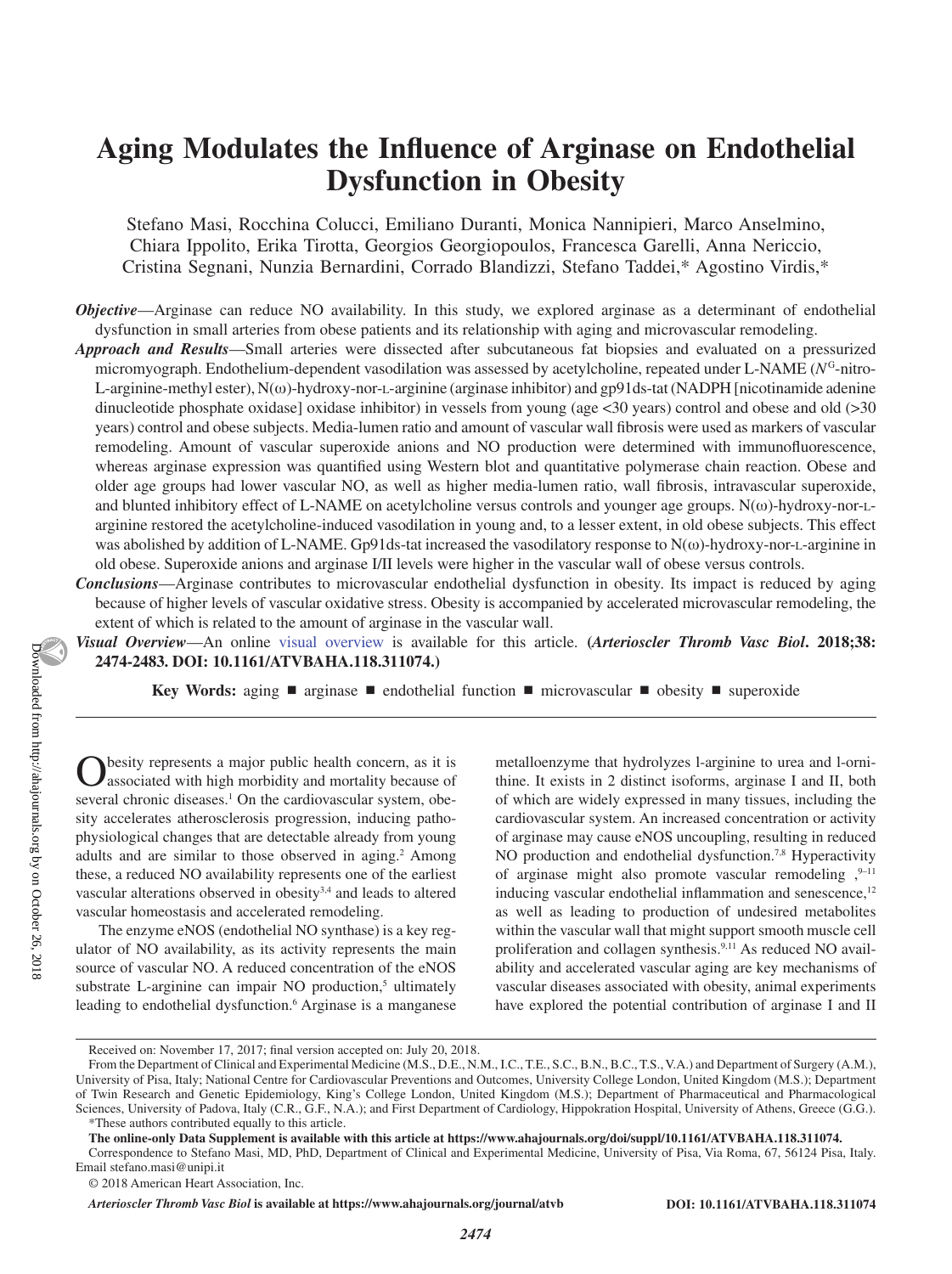| <b>Nonstandard Abbreviations and Acronyms</b> |                                     |  |  |
|-----------------------------------------------|-------------------------------------|--|--|
| eNOS                                          | endothelial NO synthase             |  |  |
| <b>ICAM</b>                                   | intercellular adhesion molecule-1   |  |  |
| norNOHA                                       | $N(\omega)$ -hydroxy-nor-L-arginine |  |  |
| TNF- $\alpha$                                 | tumor necrosis factor $\alpha$      |  |  |
| VCAM                                          | vascular adhesion molecule-1        |  |  |
|                                               |                                     |  |  |

to the obesity-related endothelial dysfunction and vascular remodeling .13–15 Only a small study, however, described a possible influence of arginase on endothelial function of insulinresistant, morbidly obese patients.15

Reduced NO availability is also detected in conditions of increased intracellular concentration of reactive oxygen species (ROS). One of the most important sources of intracellular ROS is the enzyme NADPH (nicotinamide adenine dinucleotide phosphate) oxidase, which is upregulated in obesity and aging . 3,16–18 Recent evidence suggests that aging may exacerbate the obesity-induced upregulation of this enzyme within the vascular wall.19 Thus, the reduced NO availability detected in subjects with obesity might result from both a reduced activity of the eNOS and an increased concentration of intracellular ROS.

In this study, we explored the combined influence of arginase and ROS on endothelial function of subjects affected by obesity. As the influence of ROS on obesity-related endothelial dysfunction might increase with aging, we also assessed whether the contribution of arginase to the obesity-related endothelial dysfunction is reduced in older obese subjects because of higher activity of the NADPH oxidase.

## **Materials and Methods**

The data that support the findings of this study are available from the corresponding author on reasonable request.

## **Population**

In a case-control design, a total of 36 obese patients and 31 controls were included in the study. Obese participants were consecutively recruited among patients referring to the Department of Clinical and Experimental Medicine of the University of Pisa for a complete clinical evaluation preceding laparoscopic bariatric surgery. Control subjects were recruited among consecutive patients referring to the Department of Surgery of the University of Pisa to undergo elective laparoscopic cholecystectomy because of gallbladder stones. The exclusion criteria for obese subjects were age >60 years, history or clinical evidence of hypertension (blood pressure >140/90 mm Hg), clinical or biochemical evidence of diabetes mellitus or endocrine (thyroid, adrenal, or gonadal) dysfunction, sustained ethanol consumption (>60 g/d), dyslipidemia, smoking habits, renal or liver impairment, menopausal status, and any documented cardiovascular disease. Patients assuming any chronic pharmacological therapy were also excluded. Exclusion criteria for the control subjects were the same as those adopted for obese patients, with the addition of a body mass index >27 kg/m2 . For all participants, a complete medical history was obtained via interview (including smoking history and current or previous use of medications). Blood pressure and heart rate were measured with an oscillometric device, 3×, with the participant in a seated position, after 5 minutes resting in a quiet room. The average of the 3 readings was used for the analyses. High and weight were measured with the participant wearing light clothes and without shoes. The body mass index was calculated as weight  $(kg)$  divided by squared height  $(m<sup>2</sup>)$ . All human studies

#### **Table 1. Characteristics of the Study Population Stratified by BMI Group**

|                                                 | Control $(n=31)$       | Obese $(n=36)$    | <b>PValues</b> |
|-------------------------------------------------|------------------------|-------------------|----------------|
| Age, y                                          | $36 + 11$              | $37 + 10$         | <b>NS</b>      |
| Sex (male)                                      | 52%                    | 47%               | <b>NS</b>      |
| BMI, kg/m <sup>2</sup>                          | $25.95 \pm 2.38$       | $46.70 + 5.81$    | < 0.001        |
| Systolic blood<br>pressure, mm Hg               | $125 + 7$<br>$123 + 8$ |                   | <b>NS</b>      |
| Diastolic blood<br>pressure, mm Hq              | $78 + 4$               | $79 + 6$          | <b>NS</b>      |
| Heart rate, bpm                                 | $69 + 5$               | $79+7$            | 0.039          |
| Creatinine, mmol/L                              | 73.17±13.80            | $71.83 \pm 16.50$ | <b>NS</b>      |
| Total cholesterol,<br>mmol/l                    | $4.90 \pm 0.5$         | $4.8 + 0.6$       | <b>NS</b>      |
| HDL cholesterol,<br>mmol/L                      | $1.30 + 0.2$           | $1.20 + 0.3$      | 0.006          |
| Triglycerides, mmol/L                           | $1.35 \pm 0.35$        | $1.39 + 0.31$     | <b>NS</b>      |
| LDL cholesterol,<br>mmol/L                      | $2.94 \pm 0.55$        | $2.92 \pm 0.51$   | <b>NS</b>      |
| Fasting plasma<br>glucose, mmol/L               | $4.50+0.5$             | $5.0 + 0.4$       | <b>NS</b>      |
| Malondialdehyde,<br>umol/L                      | $1.29 \pm 0.20$        | $1.35 \pm 0.25$   | <b>NS</b>      |
| TNF- $\alpha$ , pg/mL                           | $8.5 \pm 0.84$         | $14.1 \pm 1.36$   | < 0.001        |
| Media-lumen ratio                               | $6.00 \pm 0.54$        | $10.48 + 3.01$    | < 0.001        |
| Media cross-<br>sectional area, um <sup>2</sup> | $9892.81 \pm 1676.37$  | 17160.67±5340.29  | < 0.001        |

Results are expressed as mean±SD or percentage values for categorical variables. BMI indicates body mass index; HDL, high-density lipoprotein; LDL, low-density lipoprotein; NS, nonsignificant; and TNF- $\alpha$ , tumor necrosis factor  $\alpha$ .

and handling of human material was in accordance to the declaration of Helsinki. The protocol was approved by the local Ethical Committee (protocol no. 12 589), and each participant gave written informed consent to the study.

#### **Biochemical Measurements**

Fasting blood samples were collected from each patient before the surgical procedure. Plasma glucose, total serum cholesterol, triglycerides, and HDL (high-density lipoprotein)-cholesterol levels were assessed using standard procedures, whereas LDL (low-density lipoprotein)-cholesterol levels were calculated according to the Friedewald formula.<sup>20</sup> Circulating levels of TNF- $\alpha$  (tumor necrosis factor  $\alpha$ ) were measured in plasma using an ELISA kit (R&D systems Minneapolis, MN), whereas malondialdehyde was measured in plasma using a spectrophotometric assay (Bioxytech LPO-586; OXIS International, Inc, CA).

# **Preparation and Functional Experiments of Small Arteries**

Small arteries were isolated from biopsies of subcutaneous fat taken during surgical procedures and mounted in a pressurized myograph as previously described.9,21 Media thickness and lumen diameter were measured in 3 different points from each small artery to obtain the media-lumen ratio (M/L). Media cross-sectional area (MCSA) was obtained by subtraction of the internal from the external cross-sectional areas using external plus lumen diameters as previously described.22 Endothelium-dependent and endothelium-independent relaxations were assessed by cumulative concentrations of acetylcholine (ACh, 0.001–100 μM; Sigma-Aldrich SRL, Milano, Italy) and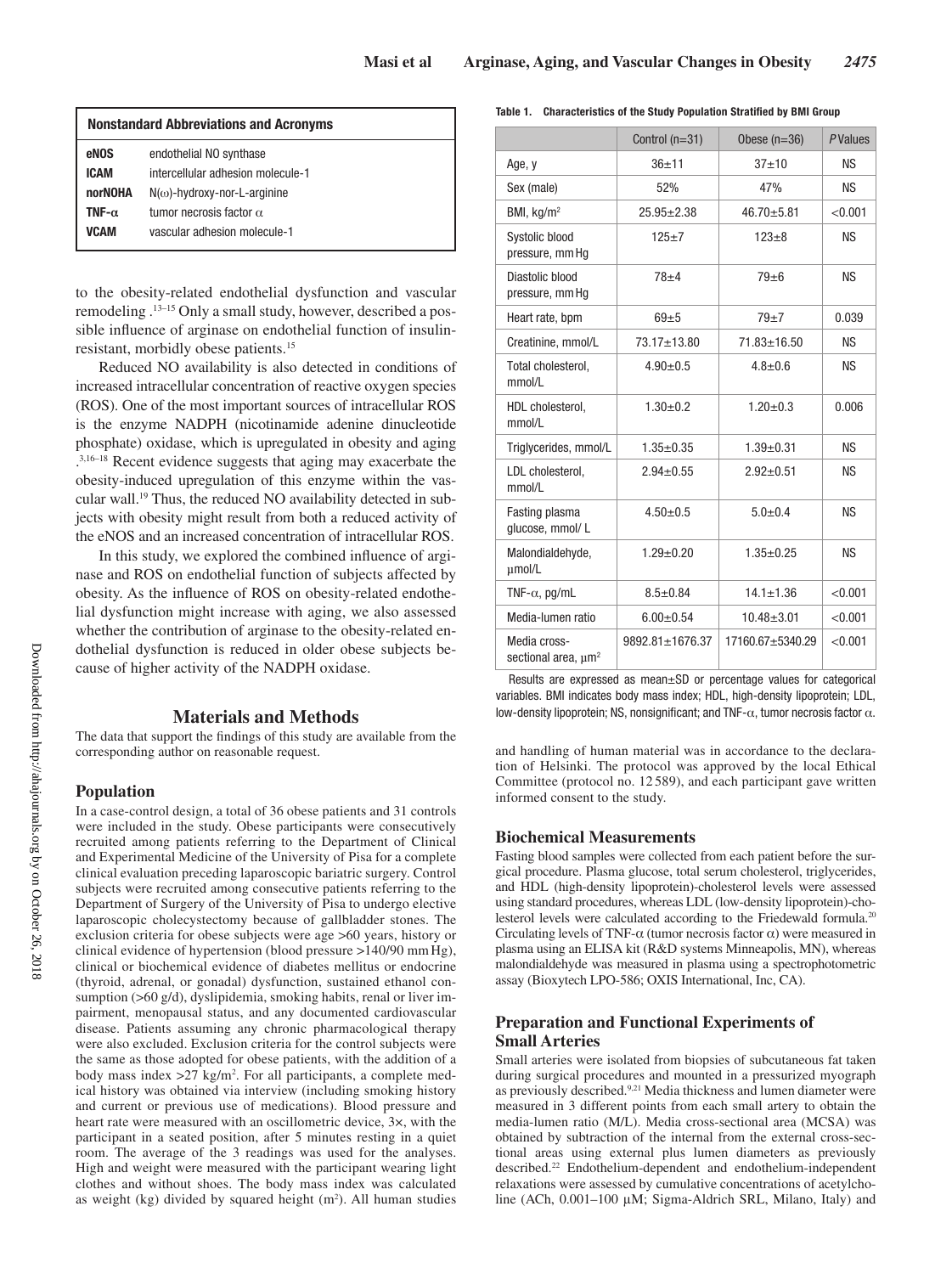|  |  |  |  | Table 2. Characteristics of the Study Population Stratified by Age and Obesity Groups |
|--|--|--|--|---------------------------------------------------------------------------------------|
|--|--|--|--|---------------------------------------------------------------------------------------|

|                                             | Control $<$ 30 y old (n=15) | Control $>30$ y old (n=16) | Obese $<$ 30 y old (n=15) | Obese $>30$ y old (n=21)     |
|---------------------------------------------|-----------------------------|----------------------------|---------------------------|------------------------------|
| Age, y                                      | $26+2$                      | $45+8*$                    | $27 + 3$                  | $44+7$                       |
| Sex (male)                                  | 46%                         | 56%                        | 40%                       | 52%                          |
| Body mass index, kg/m <sup>2</sup>          | $24.60 \pm 1.92$            | $27.21 \pm 2.10$           | $45.01 \pm 7.04 \pm$      | $47.91 \pm 4.54$ §           |
| Systolic blood pressure, mm Hg              | $126 + 7$                   | $123+7$                    | $121 \pm 8$               | $124 + 7$                    |
| Diastolic blood pressure, mm Hg             | $78 + 4$                    | $77 + 4$                   | $78 + 5$                  | $79 + 6$                     |
| Heart rate, bpm                             | $71\pm5$                    | $67 + 5$                   | $78 + 51$                 | $79\pm7\$                    |
| Creatinine, mmol/L                          | $67.92 \pm 11.93$           | 77.85±13.96                | 69.66±17.09               | 73.37±16.30                  |
| Total cholesterol, mmol/L                   | $4.9 \pm 0.5$               | $5.0 + 0.5$                | $4.5 \pm 0.6$             | $4.9 \pm 0.5$                |
| HDL cholesterol, mmol/L                     | $1.3 \pm 0.2$               | $1.3 + 0.2$                | $1.2 + 0.2$               | $1.3 + 0.3$                  |
| Triglycerides, mmol/L                       | $1.33 \pm 0.49$             | $1.37 \pm 0.14$            | $1.52 \pm 0.38$           | $1.30 \pm 0.21$              |
| LDL cholesterol, mmol/L                     | $2.87 \pm 0.61$             | $3.01 \pm 0.50$            | $2.63 \pm 0.57$           | $3.12 \pm 0.36$ <sup>+</sup> |
| Fasting plasma glucose, mmol/L              | $4.4 \pm 0.3$               | $4.6 \pm 0.6$              | $4.9 \pm 0.3$ ‡           | $5.1 \pm 0.4$ §              |
| Malondialdehyde, umol/L                     | $1.20 \pm 0.20$             | $1.35 + 0.17$              | $1.25 \pm 0.23$           | $1.42 \pm 0.25$              |
| TNF- $\alpha$ , pg/mL                       | $6.70 \pm 2.72$             | $9.90 \pm 4.80$            | $10.93 + 4.04$            | $16.19 \pm 5.97$ §           |
| Media-lumen ratio                           | $5.49 \pm 0.23$             | $6.47 \pm 0.20*$           | $7.26 \pm 0.50 \ddagger$  | $12.79 \pm 1.52 \pm 8$       |
| Media cross-sectional area, um <sup>2</sup> | 9080.47±1413.82             | 10654.38±1573.61*          | 11994.27±2238.05‡         | 20850.95±3476.14†§           |

Results are expressed as mean±SD or percentage values for binary variables. HDL indicates high-density lipoprotein; LDL, low-density lipoprotein; and TNF-α, tumor necrosis factor α.

\*Significant differences between young and old control groups.

†Significant differences between young and old obese groups.

‡Significant differences between young obese and young control groups.

§Significant differences between old obese and old control groups.

sodium nitroprusside (0.01–100 μM; Sigma-Aldrich SRL, Milano, Italy) in vessels precontracted with norepinephrine (1 μM; Sigma-Aldrich SRL, Milano, Italy).

NO availability and the contribution of arginase and NADPH oxidase to the endothelial dysfunction were investigated by repeating ACh after 30-minute incubation with the NO synthase inhibitor L-NAME (N<sup>G</sup>-nitro-L-arginine-methyl ester; 100 μM; Sigma-Aldrich SRL, Milano, Italy), the arginase inhibitor  $N(\omega)$ hydroxy-nor-l-arginine (norNOHA, 10 μM; Cayman Chemical, MI), and with the NADPH oxidase inhibitor gp91ds-tat (1 μM; DBA, Milano, Italy). We previously documented that gp91ds-tat can significantly reduce the vascular wall superoxide anion production.10,23 To confirm that a possible recovery of endothelial function after addition or norNOHA was because of improved function of the eNOS, norNOHA and L-NAME were incubated simultaneously. Finally, to explore the concomitant influence of oxidative stress and arginase to the obesity-related endothelial dysfunction, ACh was repeated after incubation with both gp91ds-tat and norNOHA.



**Figure 1.** Scatterplots reporting the relationships between parameters of vascular remodeling with age, stratified by obesity groups. **A**, Scatterplot of relationship between age and media-lumen ratio (M/L) in obese (n=36, black circles, dotted line) and control subjects (n=31, white circles, solid line). A significant (age×obesity category) interaction was found (*P*<0.001), with the obese group showing a faster increase of M/L (*r*=0.812; *P*<0.001) per year of age compared with controls (r=0.735; P<0.001). **B**, Scatterplot of relationship between age and media cross-sectional area (MCSA) in obese (n=36, black circles, dotted line) and control subjects (n=31, white circles, solid line). A significant (age×obesity category) interaction was found (*P<*0.001), with the obese group showing a faster increase of media cross-sectional area (*r*=0.850; *P*<0.001) per year of age compared with controls (*r*=0.649; *P*<0.001).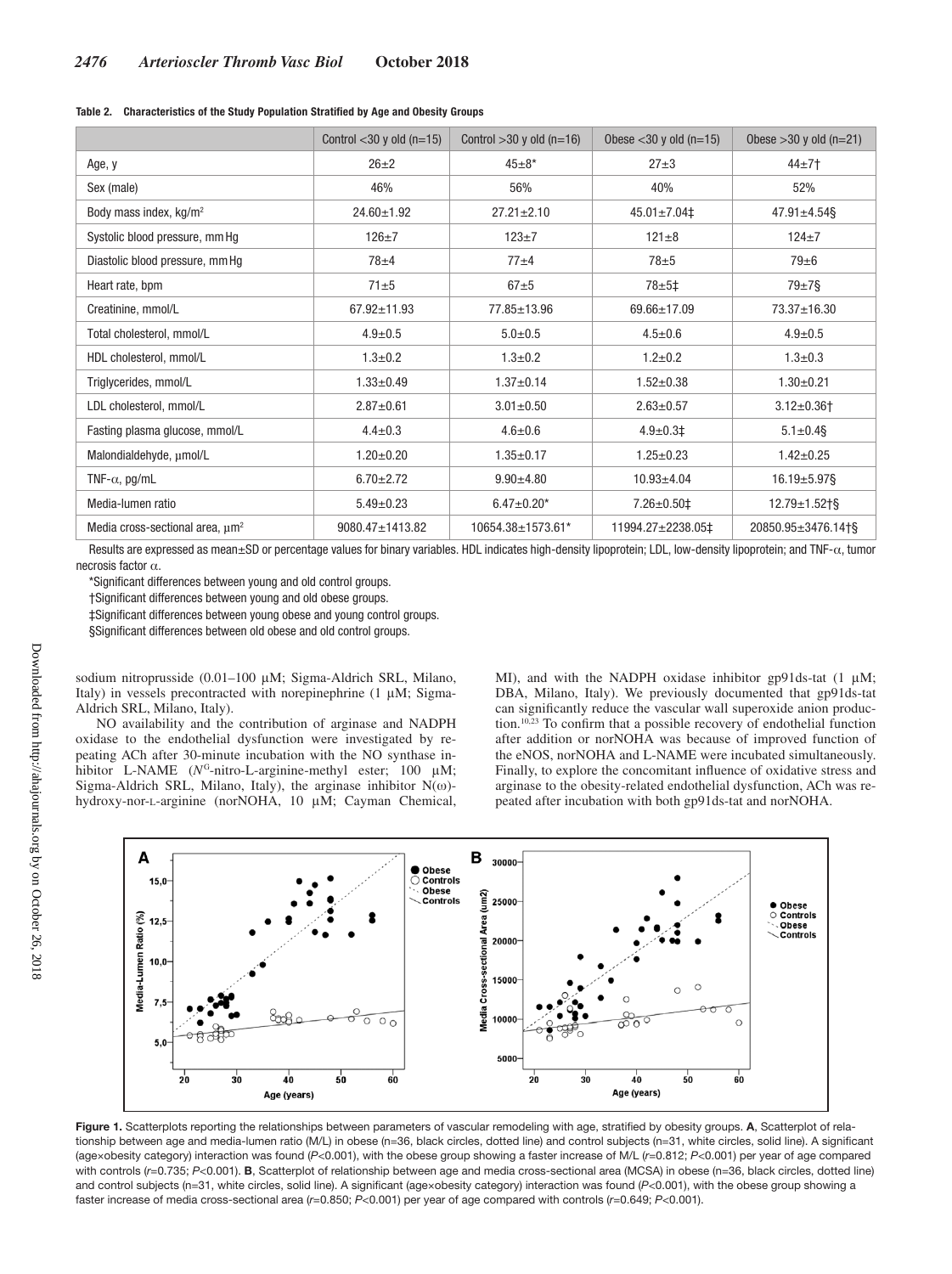## **Immunofluorescent Assays**

#### *Vascular Oxidative Stress*

The in situ production of superoxide anion was measured using the fluorescent dye dihydroethidium (DHE; Sigma-Aldrich SRL, Milano-Italy). Three slides per segment were analysed simultaneously after incubation with Krebs solution at 37°C for 30 minutes. Krebs-HEPES buffer containing 2 μM DHE was then applied onto each section and evaluated under confocal microscopy. The percentage of arterial wall area stained with the red signal was evaluated using an imaging software (McBiophotonics Image J; National Institutes of Health, Bethesda, MD). When an increased amount of vascular wall oxidative stress was detected, the DHE staining was repeated after preincubation with the gp91ds-tat, alone and in combination with norNOHA to differentiate the proportion of superoxide anions derived from hyperactivity of NADPH oxidase and eNOS uncoupling because of arginase.

#### *Vascular Wall NO Formation*

The in situ production of NO was measured using the fluorescent dye 4-amino-5-methylamino-2',7'-difluorofluorescein (Sigma-Aldrich SRL, Milano, Italy) following a similar protocol than that used for DHE. Three slides per segment were analysed simultaneously. After incubation with Krebs solution at 37°C for 30 minutes, Krebs-HEPES buffer containing 5 µmol/L 4-amino-5-methylamino-2',7'-difluorofluorescein was applied onto each section and evaluated under confocal microscopy. Quantification of the signal was performed following the same approaches and methods used for the DHE staining.

## **Histochemical Staining**

Small arteries from young and old control and obese subjects (n=5 each group) were formalin-fixed, paraffin-embedded, cross-sectioned, and then processed for Sirius Red/Fast Green staining and quantification as previously reported.<sup>22</sup> In brief, representative photomicrographs were taken by a DFC480 digital camera (Leica Microsystems, Cambridge, United Kingdom) applied on a Leica DMRB light microscope. Sirius Red–stained collagen deposition was quantified by a Leica Application Suite software (version 4.0). Our group has previously validated this method to quantify the amount of tissue fibrosis,<sup>24</sup> showing that it provides more reliable results than other histochemical staining methods.25

#### **Western Blot Analysis**

Western blot analysis was performed to quantify arginase I and arginase II protein expression, as well as levels of malondialdehyde in small arteries of control and obese patients, as reported in the onlineonly Data Supplement file.

# **Quantitative Polymerase Chain Reaction Assay for Arginase I and II Expression**

Total RNA was isolated from control, as well as from obese subjects using Direct-zol RNA MiniPrep (Zymo Research, Irvine, CA). Purified total RNA was transcribed into cDNA with One Step SYBR Prime Script RT-PCR (Takara-Clontech, Kusatsu, Japan). The mRNA expression levels of arginase I and II were determined by real-time polymerase chain reaction using a relative quantification method with GAPDH as an endogenous control.<sup>26</sup> GAPDH, arginase I, and arginase II primers were purchased from Sigma-Aldrich Gene Expression Assay service and were as follows:

GAPDH 5'-ACATCAAGAAGGTGGTGA (F), 5'-GTCAAA GGTGGAGGAGTG (R); ARG 1 5'-GAGAGCTCAAGTGCAGCAAA (F), 5'-TCCCACAGACCTTGGATTCT (R); ARG 2 5'-ATTGATGCA TTTGACCCTAC (F), 5'-CCTGTATTGTGTATTTCCTCAG (R). Analyses were performed in 10 μL reaction volume in 48-well plates (Eco Real-Time PCR 48-well plate). Samples were run on Eco Real-Time PCR System (Illumina, Inc, San Diego, CA) using a 2-step program consisting of 10 s at 95°C and 45 s at 58°C for 50 cycles.



**Figure 2.** Amount of vascular wall collagen fibers. Representative photomicrographs of sections from cross-sectioned small arteries showing the distribution pattern of Sirius Red–stained collagen fibers and Fast Green– stained noncollagen proteins in the 4 groups of young control, old control, young obese, and old obese subjects (n=5 each). The quantification of collagen fibers is expressed as percentage of positive pixels (PPP) calculated on the vessel area examined. Column graphs display the PPP mean values±SEM. Between-group differences were analysed by 1-way ANOVA using the Tukey test for multiple comparisons. Scale bar=20 μm.

The threshold was set to the geometric phase of the amplification curve. Amplification products were normalized to GAPDH, and the quantification of gene expression was calculated using the formula 2-ΔΔCt.26

#### **Statistics**

Results were calculated as maximal percentage increments or decrements of lumen diameter from baseline or, when appropriate, from acetylcholine-induced vasodilation from noradrenaline-mediated precontracted vessels. Normality of continuous variables was assessed with the Shapiro-Wilk test and graphically inspected with histograms and quantile-quantile plots. Variables that deviated from normality were log transformed to decrease skewness when used in regression models or parametric tests. Data were presented as mean±SD for continuous variables and as percentages for binary variables. Linear regression was used to assess the association between variables. Initially, analyses were conducted in the whole population and stratified by groups of obese and controls. Then, to explore the combined effects of obesity and age, both the control and obese groups were further stratified according with their age in 2 additional groups: young controls (age <30 years, n=15), aged controls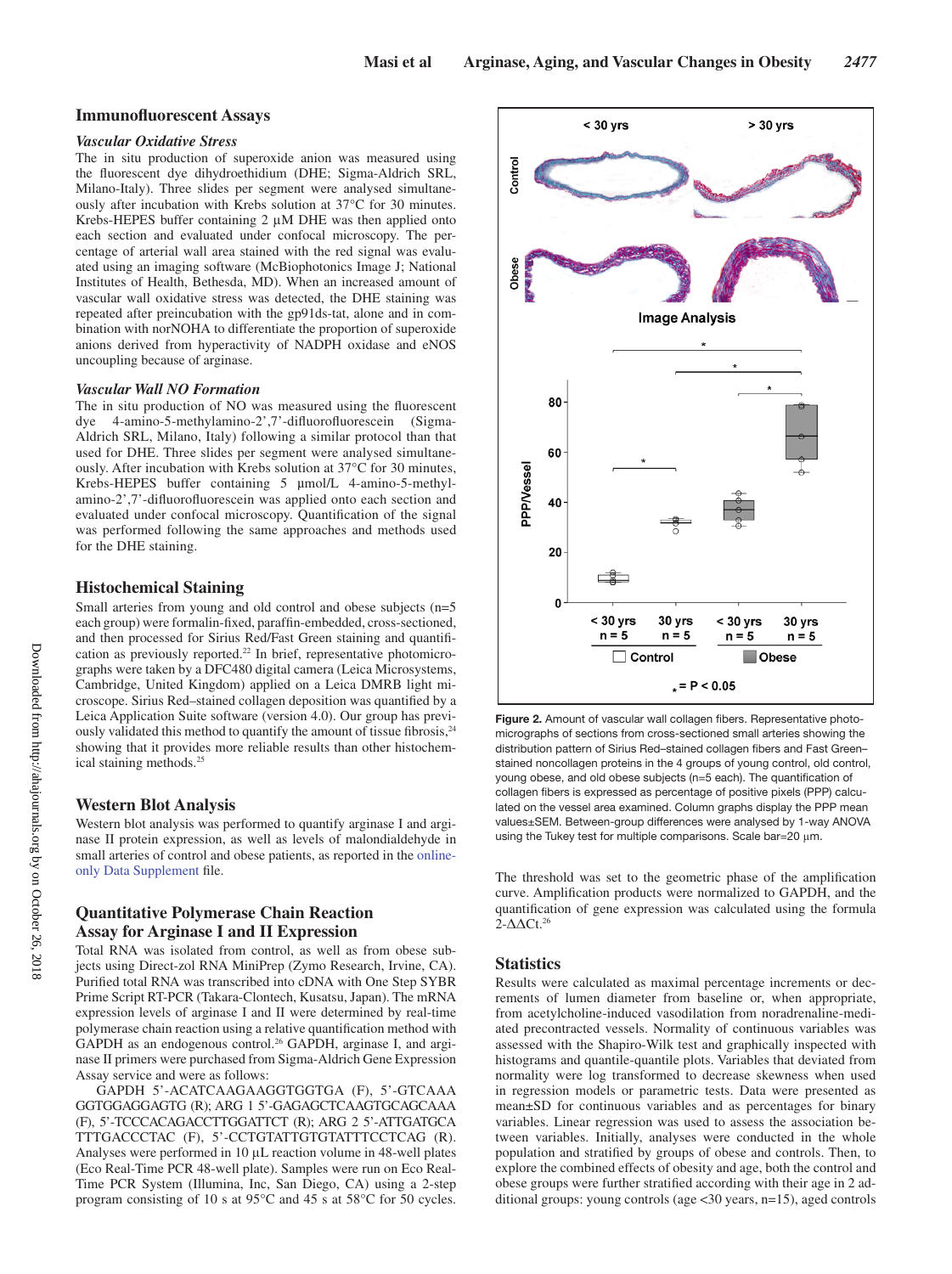

**Figure 3.** Acetylcholine-induced relaxation with and without inhibition of arginase by N(ω)-hydroxy-nor-l-arginine (norNOHA) and the effect of L-NAME (N<sup>G</sup>-nitro-L-arginine-methyl ester). The vasodilatory response to acetylcholine progressively declined from young control to young obese, old control, and old obese groups. Although addition of norNOHA did not improve the response to acetylcholine in young (**A**) and old (**B**) controls, there was a significant improvement in obese groups, which was more evident in young obese (**C**) than in old obese (**D**). The positive effect of norNOHA on the acetylcholine-induced vasodilation in the obese groups was lost when the vessels were preincubated with L-NAME. ANOVA for repeated measures, followed by the Student-Newman-Keuls test, was used to assess differences in the vasodilatory responses induced by preincubation with different substances. †*P*<0.001; \* *P*<0.05.

(age >30 years, n=16), young obese (age <30 years, n=15), aged obese (age >30 years, n=21). One-way ANOVA using the Tukey post hoc test for multiple comparisons and independent samples Student *t* test for pairwise comparisons were used to assess significant differences between groups. ANOVA for repeated measures, followed by the Student-Newman-Keuls test, was used to assess differences in the vasodilatory responses induced preincubation with different vasoactive drugs. A value of *P*<0.05 was considered statistically significant, apart from interaction terms for which a more conservative *P* value <0.1 was considered significant. All analyses were performed using SPSS software (version 20.0; IBM).

#### **Results**

Table 1 reports the clinical characteristics of the study population, stratified by groups of body mass index. Obese had a higher heart rate, circulating levels of TNF- $\alpha$ , and lower HDL cholesterol to controls. The same characteristics with the population stratified by age and body mass index categories are reported in Table 2. There was no significant difference of age between young obese and young control, as well as between old obese and old control groups.

# **Vascular Changes Associated With Aging and Obesity**

Aging and obesity had similar effects on the vascular phenotypes. Aging was related to a progressive increase of the M/L (*r*=0.521; *P*<0.001) and MCSA (*r*= 0.584; *P*<0.001), and we found evidence of a significant effect modification of these associations by obesity category, so that in obese there was a faster increase of M/L and MCSA per year of increasing age compared with controls (Figure 1A and 1B). In analyses stratified by age and obesity categories, the old obese group showed the highest M/L and MCSA (*P*<0.001 for both compared with all other groups), whereas the young obese had an M/L and MCSA similar to old controls and significantly higher than young controls (*P*<0.001 for M/L and *P*=0.009 for MCSA; Figure IA and IB in the online-only Data Supplement). In keeping with these structural alterations, the amount of Sirius Red–stained collagen fibers was significantly increased in vessels from old compared with young controls (Figure 2). Young obese showed values of collagen deposition in vascular walls that were comparable with those detected in old controls. The greatest percentage of collagen was found in vessels from old obese patients, which displayed walls filled with collagen fibers (Figure 2). Aging was also associated with worsening endothelial function because of a reduced NO availability, as assessed by the vasodilatory response to ACh (*r*=−0.509, *P*<0.001) and the inhibitory effect of L-NAME on ACh. In both young and old age groups, obese subjects had a significantly lower vasodilatory response to ACh compared with controls (Figure II in the online-only Data Supplement). Preincubation with L-NAME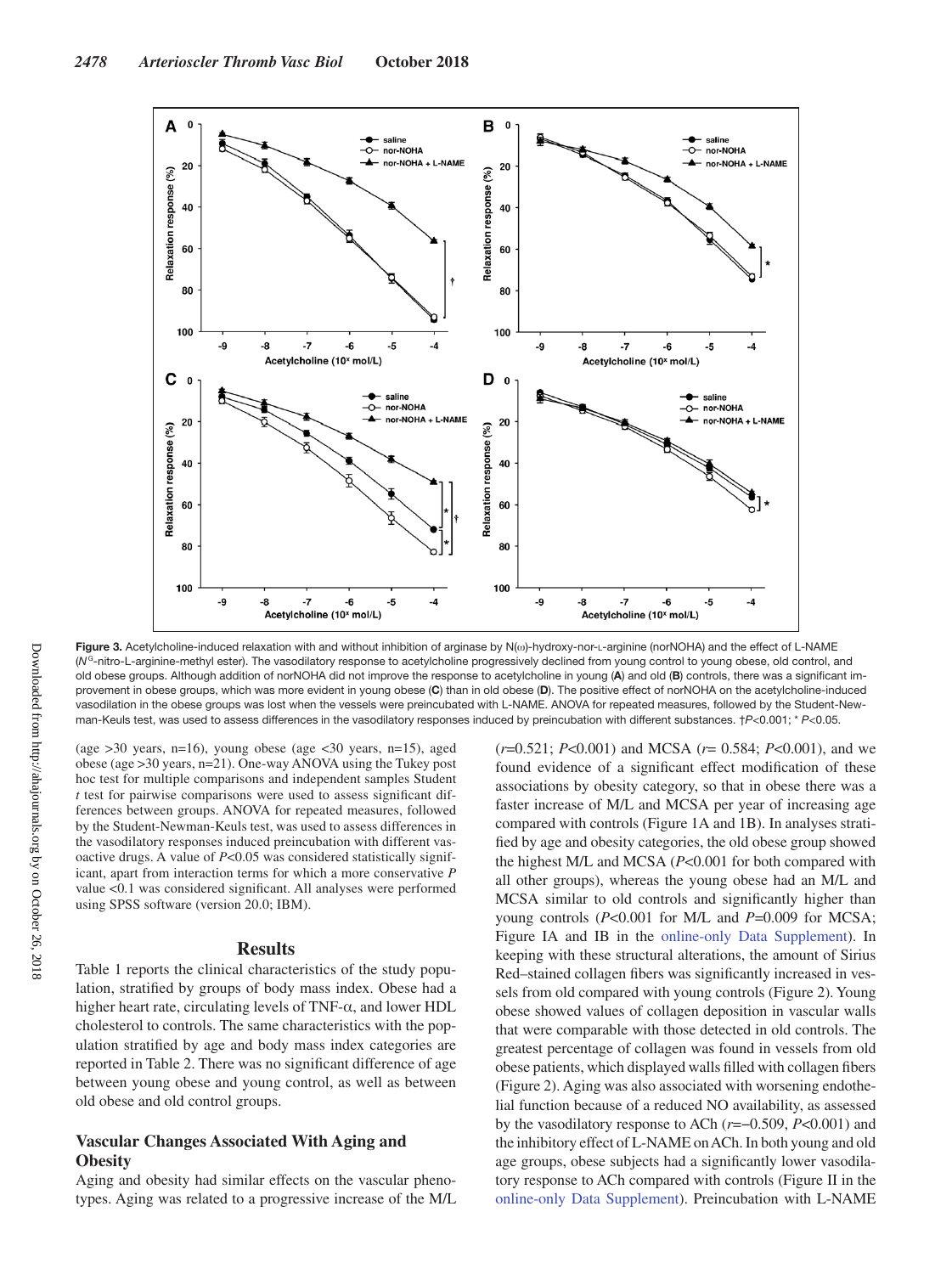significantly blunted the maximal vasodilatory response to ACh in the young control group (ACh, 94.2±1.0%; ACh+L-NAME, 53.5±0.5%; *P*<0.001) and, to a lesser extent, in the young obese (ACh, 71.8±0.5%; ACh+L-NAME, 52.0±0.5%; *P*<0.05) and old control (ACh, 74.7±0.4%; ACh+L-NAME,  $61.0\pm1.0\%$ ; *P<0.05*) groups, whereas there was no effect on vessels from the old obese group (ACh, 56.0±1.1%; ACh+L-NAME, 53.3±1.3%; *P*=nonsignificant). This suggested that NO provided a greater contribution to the endothelial-dependent vasodilation in the young control group, followed by the young obese, old control, and old obese groups. Indeed, the 4-amino-5-methylamino-2',7'-difluorofluorescein assay showed a higher NO generation in the young control group, compared with the young obese, old control and old obese groups, respectively (Figure 5B). Of note, the amount of ACh-induced vasodilation was inversely related with the M/L (*r*=−0.904; *P*<0.001) and MCSA (*r*=−0.840; *P*<0.001).

# **The Role of Arginase in Obesity-Induced Endothelial Dysfunction**

Inhibition of arginase by preincubation with norNOHA induced a significant improvement of the vasodilatory response to ACh in obese subjects (*P*<0.001) but not in controls (Figure 3). This improvement was more evident in the young than the old obese group (Figure 3). The addition of L-NAME abrogated the significant improvement of vasodilation obtained with norNOHA observed in the young obese group (*P*<0.001 for the difference between norNOHA versus L-NAME), suggesting that the addition of norNOHA restored eNOS activity (Figure 3). Vascular levels of arginase I progressively increased by age in both the obese and control groups, and obese had higher levels of arginase compared with control groups (Figure 4). Similar differences were observed for vascular levels of arginase II between obese and controls, and a similar increase with aging was observed in both obese and control groups. The differences in the vascular wall expression of arginase I and II were further confirmed by the quantitative polymerase chain reaction assay, showing significantly higher expression of both enzymes in old compared with young patients and in obese compared with controls (Figure III in the online-only Data Supplement).

# **The Balance Between Arginase Activity and Vascular Superoxide Anion Generation**

Older subjects in both the obese and control groups showed a higher amount of vascular superoxide anions compared with their younger peers (Figure 5A). Results of the immunofluorescent staining with DHE were confirmed by the Western blot analysis, showing a higher concentration of malondialdehyde in the arteries of the old obese compared with the young obese group (Figure 5C). Preincubation with gp91ds-tat (a selective inhibitor of NADPH oxidase) significantly reduced the amount of vascular superoxide anions in old obese subjects. Addition of norNOHA to the gp91ds-tat did not cause further reduction of the DHE signals (Figure 5A), suggesting that only a minimal part of the superoxide anion production observed in this group was because of the uncoupling of the eNOS resulting from higher arginase activity/expression. Based on these results, we tested whether inhibition of



**Figure 4.** Amount of arginase expression in the vascular wall. Western Blot results showing a progressive increase with aging and obesity of arginase I and II in the vascular wall. Experiments included 7 subjects in each group. Between-group differences in the amount of arginase I and II within the vascular wall were analysed by 1-way ANOVA using the Tukey post hoc test for multiple comparisons.

NADPH oxidase could restore the response to norNOHA in the old obese group. Preincubation with the gp91ds-tat was accompanied by an improved vasodilatory response to ACh in old obese (*P*<0.001) and in old controls (*P*<0.001), whereas this response was reduced in young obese (Figure 6). The addition of norNOHA to gp91ds-tat further increased the ACh-dependent vasodilation in old obese (*P*<0.001 versus norNOHA or gp91ds-tat alone) and, to a much lower extent, in old controls (Figure 6A and 6B). Absolute relaxation after restoration of the ACh response with norNOHA and gp91dstat incubation remained slightly lower in the obese compared with the control groups (*P*<0.001; Figure IVA in the online-only Data Supplement) and showed a graded inverse relationship with the M/L (*r*=−0.821; *P*<0.001; Figure IVB in the online-only Data Supplement) and MCSA (*r*=−0.771; *P*<0.001; Figure IVC in the online-only Data Supplement).

## **Discussion**

In this study, we demonstrate that arginase is involved in the regulation of NO availability in small vessels from obese and that its influence on endothelial function is modulated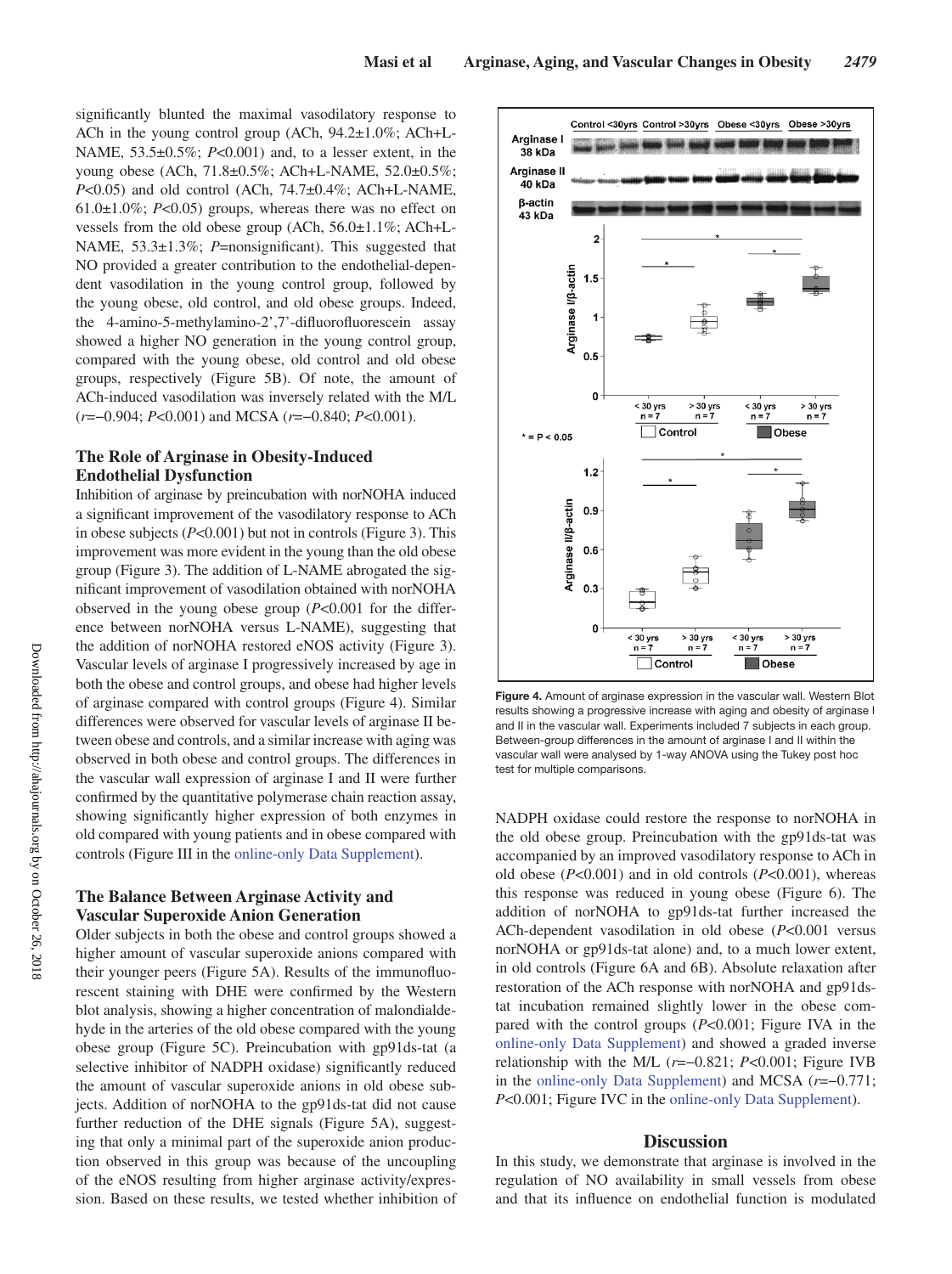

**Figure 5.** Amount of superoxide anions, malondialdehyde, and NO in the vascular wall of small arteries. **A**, Aged groups had higher superoxide anion production compared with young groups (*P*<0.001) and, in pairwise comparisons, obese groups showed higher amount of vascular superoxide compared with their control peers (P<0.001 for both; n=12 in each group except for the young obese group, including 10 subjects). Arteries from 5 subjects were preincubated with gp91ds-tat that induced a significant reduction of the vascular wall production of superoxide anions, without further significant improvement after addition of N(ω)-hydroxy-nor-l-arginine. **B**, NO production in the vascular wall was inversely related to the amount of superoxide anions. Indeed, higher concentrations of NO were detected in the young compared with the old subjects, in both the obese and normal weight groups (n=4 in each group). **C**, In keeping with the dihydroethidium (DHE) results, the concentration of malondialdehyde (MDA) increases with aging in the old obese compared with the young obese group (n=6 in each group). Data are presented as mean±SD. One-way ANOVA using the Tukey post hoc test for multiple comparisons and independent samples Student *t* test for pairwise comparisons were used to assess significant differences between groups. DAF-FM indicates 4-amino-5-methylamino-2',7'-difluorofluorescein.

by aging. In young obese, inhibition of arginase was able to significantly improve microvascular endothelial function, whereas this response was attenuated in the old obese group, despite the increased levels of vascular arginase I and II expression. This is likely related to the progressive increase of vascular oxidative stress observed with aging. Among the various source of vascular oxidative stress, we show that uncoupling of the eNOS because of elevated levels of arginase provides a minimal contribution to endothelial dysfunction in obese patients because of the hyperactivity of the NADPH oxidase. Although the concomitant neutralization of arginase and oxidative stress production induced a significant improvement of the microvascular function in young obese, old obese, and old controls, the maximal vasodilation obtained with these stimulations remained lower compared with the young control group and showed an inverse relationship with the amount of vascular remodeling. These findings suggest that the influence of arginase on endothelial-dependent microvascular relaxation in obesity is influenced by levels of vascular oxidative stress and is associated with severity of vascular remodeling. Our result support adoption of early treatments targeting arginase activity to restore the endothelial function in young obese subjects and to prevent the irreversible consequences of vascular remodeling.

A potential influence of arginase on endothelial function has been described in experimental models of obesity, <sup>13-15</sup> diabetes mellitus, hypertension, $27$  and accelerated atherosclerosis.28 Only 1 study provided evidence of a possible impact of arginase on endothelial function in obese patients with insulin resistance.<sup>15</sup> However, this effect was limited to obese patients with insulin resistance, and the authors did not explore the combined influence of oxidative stress and arginase inhibition on endothelial function at different ages. We now show that the influence of arginase on endothelial function in obesity is modified by aging, identifying NADPH oxidase activity as the most important pathway accounting for this regulation. Indeed, inhibition of NADPH oxidase can restore the endothelial response to norNOHA and further increase the ACh-dependent vasodilation obtained by nor-NOHA alone in the old obese group. We also clarify that, despite the greater amount of vascular arginase I and II in old age groups, production of superoxide production by an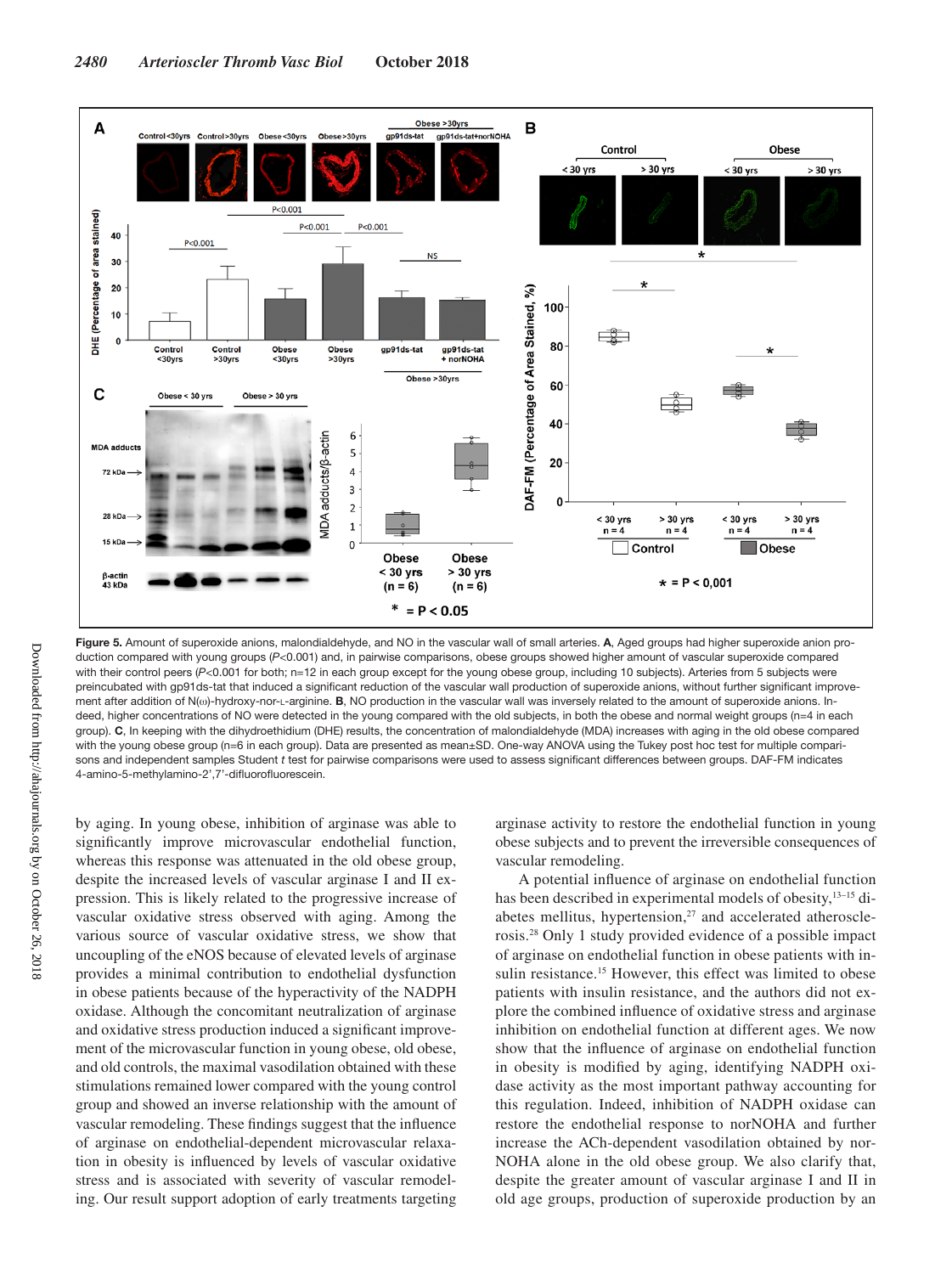

Figure 6. Improvement of endothelial function after inhibition of NADPH (nicotinamide adenine dinucleotide phosphate) oxidase with gp91ds-tat. The greater improvement of endothelial function after addition of gp91ds-tat was observed in the older control and obese groups compared with younger obese. ANOVA for repeated measures, followed by the Student-Newman-Keuls test, was used to assess differences in the vasodilatory responses induced by preincubation with different stimuli.  $\uparrow$ P<0.001. \*P<0.05. norNOHA indicates N(ω)-hydroxy-nor-L-arginine.

uncoupled eNOS provides a minimal contribution to the endothelial dysfunction observed in old obese subjects. Our data highlight a discrepancy between the amount of vascular arginase and its influence on endothelial function. This is in keeping with previous evidence<sup>29</sup> and suggests that the simple assessment of arginase expression in the vascular wall does not provide a reliable estimate of its contribution to endothelial dysfunction in aging. Regulation of NO availability within endothelial cells is complex and dependents on the balance between its production and consumption. Availability of l-arginine is crucial to regulate eNOS activity. In physiological conditions, the high Km of arginase (>1 mmol/L) compared with eNOS (2–20 micromol/L) makes unlikely substrate competition as a limiting step in NO production.<sup>30</sup> However, overexpression of iNOS (inducible nitric oxide synthase) observed with aging and under proinflammatory conditions can cause S-nitrosylation of the cysteine residue C303 on arginase I, reducing its Km value 6-fold.31 This might increase the ability of arginase I to influence endothelial function in diseases characterized by an elevated inflammatory exposure and during aging, improving its ability to compete with eNOS for l-arginine. These findings led to the hypothesis that inhibition of arginase (particularly the isoform I) might improve eNOS activity, potentially representing an important therapeutic target to improve age-related endothelial dysfunction.<sup>32,33</sup> However, no studies have previously explored the relationship between arginase activity and levels of oxidative stress at different ages. This is important as aging is also associated with a progressive increase of oxidative stress within the vascular wall.<sup>34</sup> An excess of free radicals rapidly consumes NO,34 potentially nullifying the benefits of a higher NO production obtained with inhibition of arginase. Our results show that, while in physiological aging the elevated production of free radicals is likely to represent the most important factor regulating NO availability within the vascular wall, in obesity, the activity of arginase might provide an additional contribution, although this is likely to be attenuated, as in the control group, by the age-dependent increased activity of the NADPH oxidase. Thus, the functional results of our study suggest that the contribution of arginase to the obesity-related endothelial dysfunction is likely to be influenced by aging, which induces both an increased arginase and NADPH oxidase activities within the wall of small resistance vessels. As such, the influence of arginase on the endothelial dysfunction in age groups older than those included in our study could be different. Beyond the production of high levels of intracellular superoxide anions, this enzyme is also able to stimulate arginase expression.<sup>35</sup> Therefore, the increased activity of NADPH oxidase in old obese groups might explain both,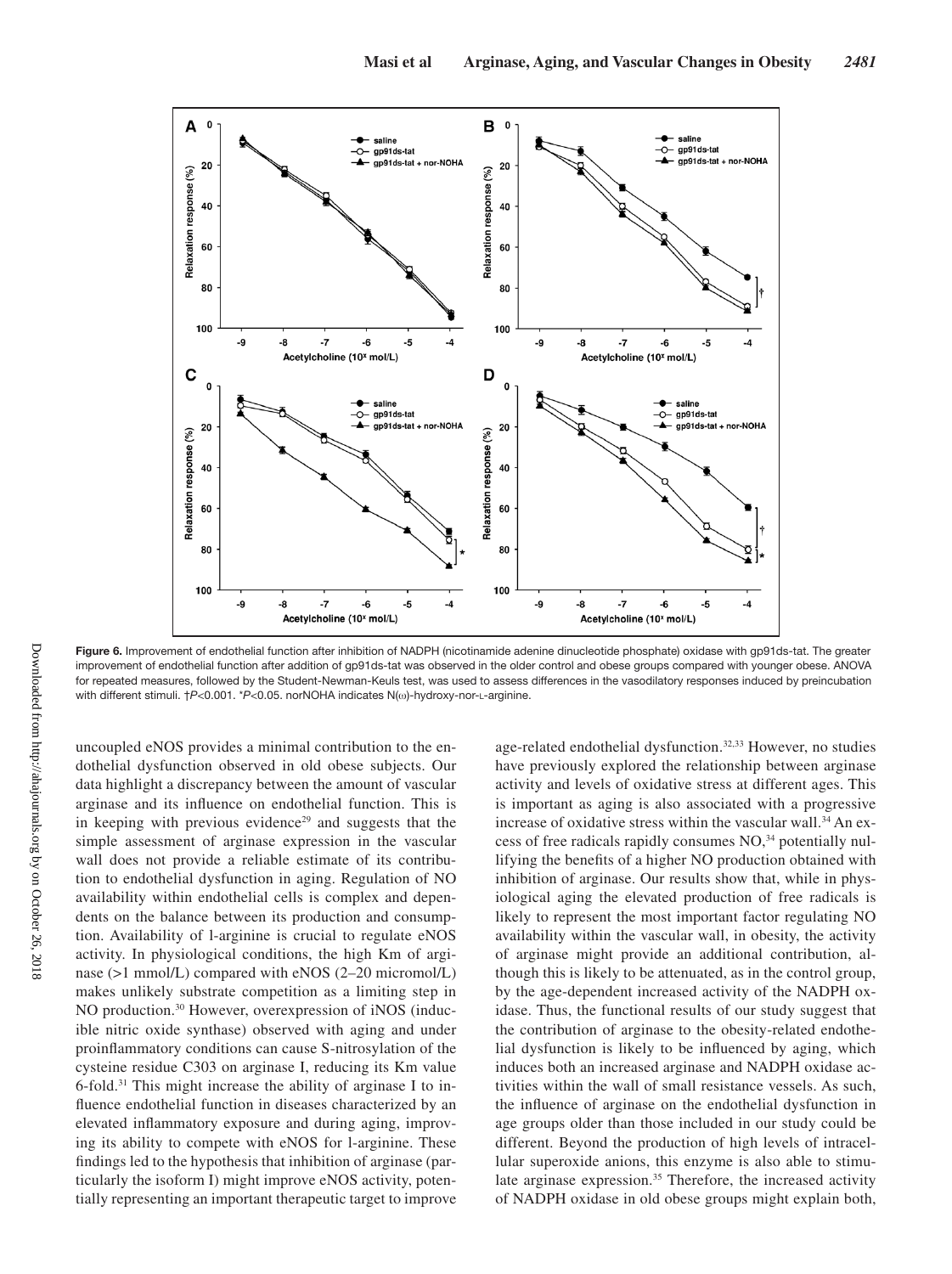the reduced vasodilation obtained after arginase inhibition and the increased levels of arginase detected in the vascular wall of old age groups.

Another important finding of our study is the evidence of an accelerated process of microvascular remodeling in obese subjects, whom severity is related to the vascular wall levels of arginase I and II. Vascular aging is associated with changes in arterial wall structure and function, including luminal enlargement, vessel wall thickening because of intimal and medial expansion, collagen deposition, and impaired vasomotor function associated with endothelial dysfunction.<sup>22,36–38</sup> In our study, we provide evidence that obesity modifies the relationship between all these parameters and age. Although elevated oxidative stress in vessels from obese subjects could partially account for this accelerated process of vascular remodeling,<sup>22</sup> as suggested by the presence of a hypertrophic remodeling in older groups, $11$  an additional contribution could be provided by the overexpression of arginase I and II in the vascular wall of obese and aged subjects. Arginase redirects the metabolism of L-arginine to L-ornithine, a substrate which is used by ornithine decarboxylase and aminotransferase for the formation of polyamines and L-proline, respectively. These, in turn, are essential for vascular smooth muscle cell proliferation<sup>39</sup> and collagen synthesis.<sup>40</sup> In addition, although the contribution of arginase to aging-related endothelial dysfunction might be covered by the increased production of oxidative stress, its influence on other pathways involved in endothelial cell aging might remain significant. Zhu et  $al<sup>12</sup>$  demonstrated that in cultured endothelial cells from umbilical veins higher levels of arginase I induce vascular endothelial inflammation by increasing expression of inflammatory VCAM-1 (vascular adhesion molecule-1) and ICAM-1 (intercellular adhesion molecule-1), ultimately promoting monocyte adhesion to endothelial cells. Collectively, these arginase-driven events suggest that the elevated levels of arginase observed in our obese groups might contribute to the accelerated process of vascular aging observed in this condition. Importantly, the relaxing response obtained with coinhibition of NADPH oxidase and norNOHA remained lower in the obese and aged groups compared with young controls and was inversely related to the amount of microvascular remodeling. This suggests that, once the structural damage is established, blocking all functional pathways contributing to the obesity and age-related endothelial dysfunction fails to completely restore healthy vasodilation, the amount of which remains limited by the severity of the vascular remodeling.

## **Conclusions**

In small human arteries, arginase contributes to endothelial dysfunction detected in obese subjects by reducing NO availability. The influence of arginase on microvascular endothelial function is attenuated by aging, as it is modulated by levels of vascular oxidative stress. However, the amount of arginase in the vascular wall is increased in obesity and aging and is directly related to the amount of vascular wall remodeling. Our findings suggest that early treatments targeting arginase activity can reduce microvascular endothelial dysfunction in obesity and prevent the vascular remodeling observed with aging and obesity.

## **Sources of Funding**

This work was supported by institutional fundings of the Department of Clinical and Experimental Medicine, University of Pisa, Italy obtained from the Ministero dell'Istruzione, dell'Università e della Ricerca, Italy.

## **Disclosures**

None.

## **References**

- 1. Afshin A, Forouzanfar MH, Reitsma MB, et al. Health effects of overweight and obesity in 195 countries over 25 years. *N Engl J Med*. 2017;377:13–27.
- 2. Jordan J, Nilsson PM, Kotsis V, Olsen MH, Grassi G, Yumuk V, Hauner H, Zahorska-Markiewicz B, Toplak H, Engeli S, Finer N. Joint scientific statement of the European Association for the Study of Obesity and the European Society of Hypertension: Obesity and early vascular ageing. *J Hypertens*. 2015;33:425–434. doi: 10.1097/HJH.0000000000000473
- 3. Donato AJ, Eskurza I, Silver AE, Levy AS, Pierce GL, Gates PE, Seals DR. Direct evidence of endothelial oxidative stress with aging in humans: relation to impaired endothelium-dependent dilation and upregulation of nuclear factor-kappaB. *Circ Res*. 2007;100:1659–1666. doi: 10.1161/01.RES.0000269183.13937.e8
- 4. Virdis A, Neves MF, Duranti E, Bernini G, Taddei S. Microvascular endothelial dysfunction in obesity and hypertension. *Curr Pharm Des*. 2013;19:2382–2389.
- 5. Palmer RM, Ashton DS, Moncada S. Vascular endothelial cells synthesize nitric oxide from L-arginine. *Nature*. 1988;333:664–666. doi: 10.1038/333664a0
- 6. Su Y, Couch M, Block ER. Substrate inhibition of nitric oxide synthase in pulmonary artery endothelial cells in culture. *Nitric Oxide*. 1997;1:469– 475. doi: 10.1006/niox.1997.0151
- 7. Pernow J, Jung C. Arginase as a potential target in the treatment of cardiovascular disease: reversal of arginine steal? *Cardiovasc Res*. 2013;98:334– 343. doi: 10.1093/cvr/cvt036
- 8. Berkowitz DE, White R, Li D, Minhas KM, Cernetich A, Kim S, Burke S, Shoukas AA, Nyhan D, Champion HC, Hare JM. Arginase reciprocally regulates nitric oxide synthase activity and contributes to endothelial dysfunction in aging blood vessels. *Circulation*. 2003;108:2000–2006. doi: 10.1161/01.CIR.0000092948.04444.C7
- 9. Durante W, Liao L, Reyna SV, Peyton KJ, Schafer AI. Transforming growth factor-beta(1) stimulates L-arginine transport and metabolism in vascular smooth muscle cells: role in polyamine and collagen synthesis. *Circulation*. 2001;103:1121–1127.
- 10. Marinova GV, Loyaga-Rendon RY, Obayashi S, Ishibashi T, Kubota T, Imamura M, Azuma H. Possible involvement of altered arginase activity, arginase type I and type II expressions, and nitric oxide production in occurrence of intimal hyperplasia in premenopausal human uterine arteries. *J Pharmacol Sci*. 2008;106:385–393.
- 11. Wei LH, Jacobs AT, Morris SM Jr, Ignarro LJ. IL-4 and IL-13 upregulate arginase I expression by cAMP and JAK/STAT6 pathways in vascular smooth muscle cells. *Am J Physiol Cell Physiol*. 2000;279:C248–C256. doi: 10.1152/ajpcell.2000.279.1.C248
- 12. Zhu C, Yu Y, Montani JP, Ming XF, Yang Z. Arginase-I enhances vascular endothelial inflammation and senescence through eNOS-uncoupling. *BMC Res Notes*. 2017;10:82. doi: 10.1186/s13104-017-2399-x
- 13. Chung JH, Moon J, Lee YS, Chung HK, Lee SM, Shin MJ. Arginase inhibition restores endothelial function in diet-induced obesity. *Biochem Biophys Res Commun*. 2014;451:179–183. doi: 10.1016/j.bbrc.2014.07.083
- 14. Johnson FK, Peyton KJ, Liu XM, Azam MA, Shebib AR, Johnson RA, Durante W. Arginase promotes endothelial dysfunction and hypertension in obese rats. *Obesity (Silver Spring)*. 2015;23:383–390. doi: 10.1002/oby.20969
- 15. El Assar M, Angulo J, Santos-Ruiz M, Ruiz de Adana JC, Pindado ML, Sánchez-Ferrer A, Hernández A, Rodríguez-Mañas L. Asymmetric dimethylarginine (ADMA) elevation and arginase up-regulation contribute to endothelial dysfunction related to insulin resistance in rats and morbidly obese humans. *J Physiol*. 2016;594:3045–3060. doi: 10.1113/JP271836
- 16. Durrant JR, Seals DR, Connell ML, Russell MJ, Lawson BR, Folian BJ, Donato AJ, Lesniewski LA. Voluntary wheel running restores endothelial function in conduit arteries of old mice: direct evidence for reduced oxidative stress, increased superoxide dismutase activity and down-regulation of NADPH oxidase. *J Physiol*. 2009;587(pt 13):3271–3285. doi: 10.1113/jphysiol.2009.169771